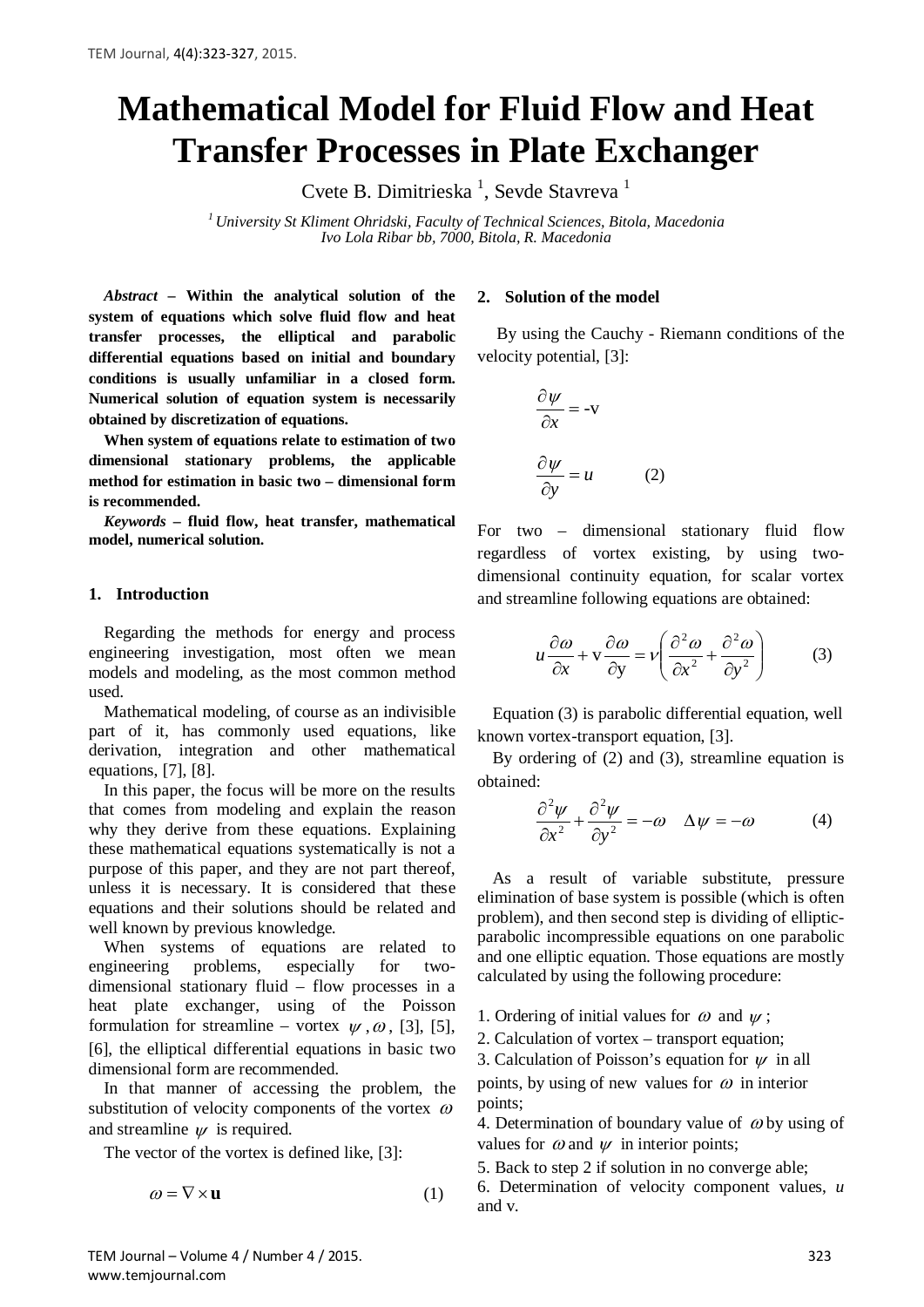Idem means setting for next estimation, getting values of pressure and temperature distribution, for estimated values of velocity in x and y direction, in area of definition, under known boundary conditions.

For system equation solution, on that way of problem formulation, two methods are known. The direct methods, where Gauss method of elimination belongs and Cramer rule are characterized with large number of arithmetical operations and a lot of time for calculation for getting results. On the other hand, iterative methods are more simplified for programing, the calculation takes short time with satisfactory accuracy, [2], [3].

According to [5], [6] the known iterative methods for numerical solution of system of elliptical differential equations and calculation of stream velocity potentials are: Jacobi iterative method, point iterative method Point Seidel, linear iterative method, Line Siedel and ADI method (Alternating Direct Implicit Method).

Under defined initial and boundary conditions for area of streaming, for problem estimation, ADI method was used, which is more useful and adequate for rectangular cross section channel with defined contour.

Based on ADI method, for calculation of two dimensional problems, estimation of system of elliptical equations is similar with estimation of system of parabolic equations. Estimation of Poisson equation is postulated on approximation of derivation of the stream line  $\psi$  of second order, based on method of finite differences:

$$
\frac{\partial^2 \psi}{\partial x^2} \approx \frac{\psi_{i-1,j} - 2\psi_{i,j} + \psi_{i+1,j}}{(\Delta x)^2}
$$
  

$$
\frac{\partial^2 \psi}{\partial y^2} \approx \frac{\psi_{i,j-1} - 2\psi_{i,j} + \psi_{i,j+1}}{(\Delta y)^2}
$$
 (5)

By summing equations in (5) and identification with (4), according condition  $\Delta x = \Delta y$ , final form of Poisson equation is related:

$$
\psi_{i,j} = \frac{\psi_{i-1,j} + \psi_{i,j-1} + \psi_{i+1,j} + \psi_{i,j+1} + \omega_{i,j} \Delta x \Delta y}{4}
$$
\n(6)

Thereby, values of stream line  $\psi$  in node i, j depend on values of neigh board nodes in its area, Fig. 1 and values of the vortex  $\omega$  in the node. Gauss – Seidel iteration and TDMA method (Tridiagonal Matrix Algorithm Method) are used to find solution of the problem.

In the TDMA form, the equation (6) is reduced as:

$$
\psi_{i,j-1} - 4\psi_{i,j} + \psi_{i,j+1} = -\psi_{i-1,j} - \psi_{i+1,j} - \omega \Delta x \Delta y
$$
\n(7)

Registered in general form, by introduction of main variable u, equation (7) get form:

$$
a_i \mathbf{u}_{i-1} + b_i \mathbf{u}_i + c_i \mathbf{u}_{i+1} = d_i
$$
 (8)

Where  $a_i, b_i, c_i$  and  $d_i$  are coefficients of the finite elements differences.



*Figure 1.Scheme of 2D finite differences for Poisson formulation*

That method is similar with Gauss method elimination, but it is more accurate. By introduction of dependence, [3]:

$$
\mathbf{u}_{i-1} = e_i \mathbf{u}_i + f_i \tag{9}
$$

Whereupon:

$$
e_{i+1} = \frac{-c_i}{a_i e_i + b_i} \qquad f_{i+1} = \frac{d_i - a_i f_i}{a_i e_i + b_i} \tag{10}
$$

The procedure is reduced to numerical estimation and getting of values for  $\psi$ ,  $\omega$  in any interior node in area of interest. Starting from line i=2, mention that constant *di* in three agonal equation is composed of known values for  $\psi_{1,i}$  and estimated values for  $\psi_{3,i}$ .

By using of TDMA new value for  $\psi_{2,i}$  is obtained.

Procedure are repeated for  $i=3$ , by using of values for  $\psi_{2,i}$  for assumed of last estimated value for  $\psi_{4,i}$ . The procedure is repeated step by step, line by line, until the end.

During estimation, criteria for convergation from old (stara) to new (nova) value must be kept, based on definied value of allowed error  $\varepsilon$ :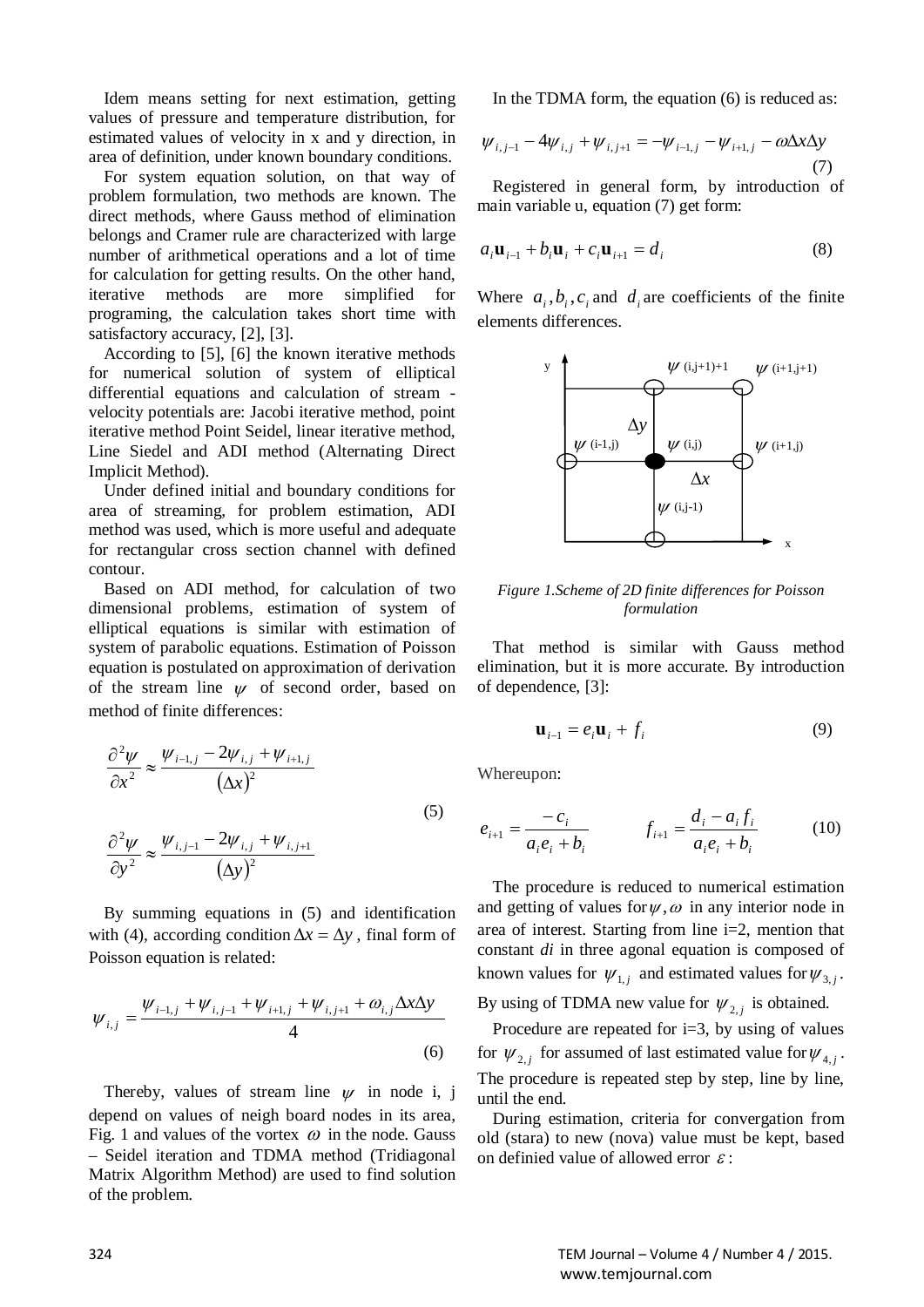TEM Journal, 4(4):323-327, 2015.

$$
\sum_{i,j} |\psi_{nova} - \psi_{\text{star}}| < \varepsilon \tag{11}
$$

Based on the same analogy, values of vortexes in all nodes of generated grid are estimated. But have in mind that, stream line and vortexes are depended between each other.

## **3. ADI Method**

Based on ADI method, the calculation of the main parameters, velocity and pressure are reduced on arithmetical calculation of the new system of equations.

In order to calculate the velocities, two equations are used:

$$
u_{i,j} = \frac{\psi_{i,j+1} - \psi_{i,j-1}}{2\Delta y}
$$
  

$$
v_{i,j} = -\frac{\psi_{i+1,j} - \psi_{i-1,j}}{2\Delta x}
$$
 (12)

for related value of initial velocity in the module of examination.

For the pressure estimation next equations are in use, [3], [5], [6]:

$$
p_{i,j}^{n+1} = \frac{1}{4} \Big( p_{i+1,j}^n + p_{i-1,j}^n + p_{i,j+1}^n + p_{i,j-1}^n \Big) +
$$
  
+ 
$$
\frac{1}{4} \Big( 2\Delta x^2 \psi(i,j) (d \cdot e - f^2) \Big)
$$
(13)

therefore:

$$
d = \frac{\psi_{i+1,j} - 2\psi_{i,j} + \psi_{i-1,j}}{\Delta x^2}
$$
  
\n
$$
e = \frac{\psi_{i,j+1} - 2\psi_{i,j} + \psi_{i,j-1}}{\Delta y^2}
$$
  
\n
$$
f = \frac{\psi_{i+1,j+1} - \psi_{i+1,j-1} - \psi_{i-1,j+1} + \psi_{i-1,j-1}}{4\Delta x \Delta y}
$$
\n(14)

for known base value of pressure p, for given temperature t.

Estimation of energetic equation, concerning two – dimensional temperature fiеlds, is in relation with explicit knowing of velocity values in x and y direction in any node of the generated grid. The energetic equation is parabolic differential equation, whose estimation is well known in many engineering problems in literature, [3] and [4].

Two – dimensional temperature fields are related to values of local convective heat transfer coefficients, local velocity values and local Re number in any node of the generated grid. For known input fluid temperature and inside plate temperature (both temperatures are measurable), termophysic characteristics are obtained, Pr number is calculated, then Nu number, and the convective coefficient. A lot of empirical and semi empirical relations exsist about forced turbulent flow of incompressible heated fluid (20-300  $^{\circ}$ C) in chanel with rectangular cross section between two parallel plates, [1], [3], but in this paper next relations are in use: -local Re number for channel flowing:

 $Re(i, j) = \frac{w(i, j)}{s}$  $i, j$ ) =  $\frac{w(i, j)\delta}{v(t)}$  (15)

Therefore,  $w(i,j)$  is a resultant local velocity of the fluid in any node,  $\delta$  is characteristic destination between parallel plates,  $v(t_0)$  is kinematic fluid viscosity for initial input temperature *to:*

*-*local Nu number base on [1], [3]:

 $(t_{\scriptscriptstyle \alpha})$ 

*ot*

$$
Nu(i, j) = 0.021\varepsilon_l \operatorname{Re}(i, j)^{0.8} \operatorname{Pr}(t_o)^{0.43} \left(\frac{\operatorname{Pr}(t_o)}{\operatorname{Pr}_z(t_{oz})}\right)^{0.25}
$$
\n(16)

Therefore,  $\varepsilon$ <sub>*l*</sub> is correction related with channel geometry and Re number,  $Pr(t_0)$  for input temperature  $t_o$ ,  $Pr(t_{oz})$  for fluid temperature from interior and exterior side of the plate. Therefore, for known thermo physic characteristics of the fluid for wall temperature,  $Pr(t_{oz})$  number is defined in compliance with:

$$
Pr_z(t_{oz}) = \frac{c_p(t_{oz})\eta(t_{oz})}{\lambda(t_{oz})}
$$
\n(17)

Where  $c_p$  means specific heat under constant pressure,  $\eta$  is dynamic viscosity,  $\lambda$  heat conductivity for fluid temperature on the interior side of the plate.

Local heat transfer coefficient is estimated according:

$$
\alpha(i, j) = 0.021\varepsilon_l \operatorname{Re}(i, j)^{0.8} \operatorname{Pr}(t_o)^{0.43} \cdot \left(\frac{\operatorname{Pr}(t_o)}{\operatorname{Pr}_z(t_{oz})}\right)^{0.25} \frac{\lambda(t_o)}{\delta} \tag{18}
$$

For known measurable values of fluid and plate temperatures on interior and exterior sides of the module, as well for known thickness and heat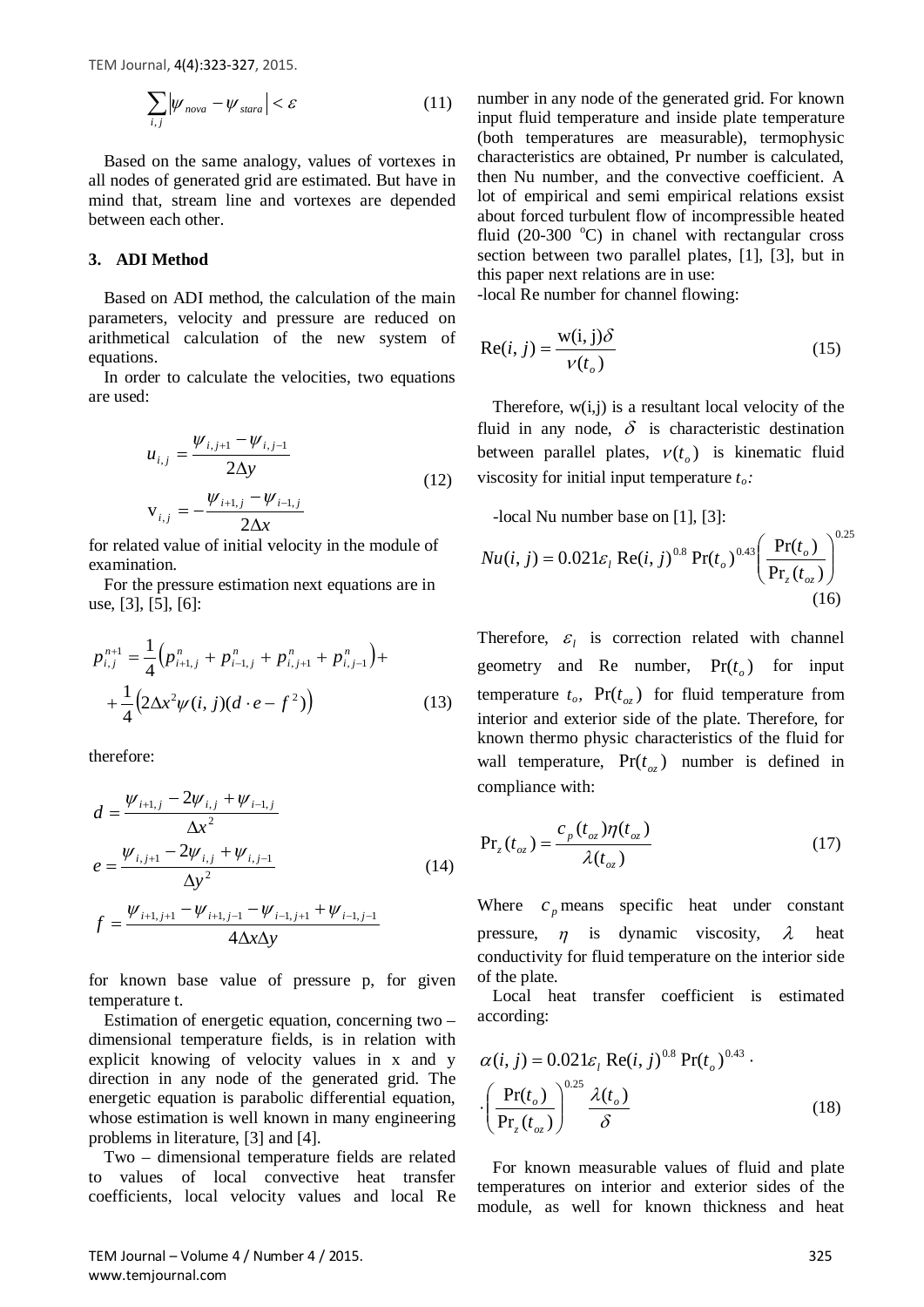conductivity of the plate material, constant heat transfer flux is defined:

$$
q = \alpha_v(i, j)(t_v(i, j) - t_z^v) = const
$$
  

$$
q = \frac{\lambda_m}{\delta_m}(t_z^v - t_z^v) = const
$$
 (19)

$$
q = \alpha_n(i, j)(t^n_z - t_n(i, j)) = const
$$

Heat transfer is in directon according:

$$
t_{\nu}(i,j) > t_{z}^{\nu} > t_{z}^{n} > t_{n}(i,j)
$$
 (20)

Therefore,  $\alpha_{v}(i, j)$  is local heat convective coefficient of the heated gas on the interior side of the plate;  $\alpha_n(i, j)$  is the local convective coefficient of heat transfer from the exterior side of the plate in direction of the gas with lower temperature;  $t_{\nu}$  (*i*, *j*), is the temperature of the fluid on the interior side with the higher temperature where hot gas streaming;  $t_n(i, j)$  is the temperature of the fluid with lower temperature;  $\lambda_m$  is the conductive coefficient of the material – sheet metal;  $\delta_m$  is thickness of the material – sheet metal.

For initial values of the inlet fluid temperature, on the interior or exterior side, meaning the temperatures of the plate from both sides, under formerly estimated local values of the coefficients of heat transfer, the local values of the fluid temperature in any nodes on the both sides are calculated.

Because estimation starts with assumption of the inlet fluid temperature, with numerical iterative calculation, step by step, by the corection, real values of the temperature in the nodes will be related.

Under flowing on the flat plate, local heat transfer coefficients are estimated:

$$
k(i, j) = \left(\frac{1}{\alpha_v(i, j)} + \frac{\delta_m}{\lambda_m} + \frac{1}{\alpha_n(i, j)}\right)^{-1}
$$
(21)

By using the known values of the local heat transfer coefficients and know temperature difference on internal and external side of the plate, local values for the heat power of the heat exchanger in any nodes of the grid are:

$$
q(i, j) = k(i, j) [t_v(i, j) - t_n(i, j)]
$$
 (22)

Based on presented procedure for calculation of the local velocity values, local pressure values, temperature in any nodes of the generated grid from the both sides of the module can be estimated.

## **4. Conclusion**

The postulated mathematical model in discredited form is in adequate numerical form for program solution.

The local values of the temperature in any node of the grid, for known velocity field and pressure values are estimated according known procedure. For known values of Re and Nu numbers, there for defined local values of heat transfer coefficients, under known thermo physical fluid characteristics and sheet metal for temperature values in inlet, of interior and interior side of the module – performed like heat plate exchanger, and for wall temperatures from the other sides, temperature distribution in nodes are estimated.

The procedure is repeated with iterations, until satisfactory accuracy of the temperature values are obtained. The related dates can be used for convective heat transfer estimation, on both sides of the plate exchanger. This model can be adjusted for pipe wall or plate. Depending on pipe or plate material and conductivity coefficient, the value of heat flux can be obtained.

By solving the postulated mathematical models, the main values related to the thermo hydraulic processes are obtained in two dimensional ways. It represents the base for three dimensional calculations.

In this way, main parameters which defined fluid flow processes are related.

#### **References**

- [1]. Лыков А.В. (1978). *Тепломасообмен – Справочник*, Энерия – Москва.
- [2]. Bejan А. (1993). *Advanced Engineering Mathematics*, Seventh edition, John Wiley & Sons, INC. S.
- [3]. Ransau R. (2002). *Solution Methods for Incompressible Viscous Free Surface Flows*: A Literature Review; Preprint Numeric No.3/2002, Norwegian University of Science and Technology, Trondheim, Norway
- [4]. *Computational Fluid Dynamics,* NASA Langley Research Center in Hapmton, V.A.; Fluid Mechanics and Acoustics Division, 2005, USA